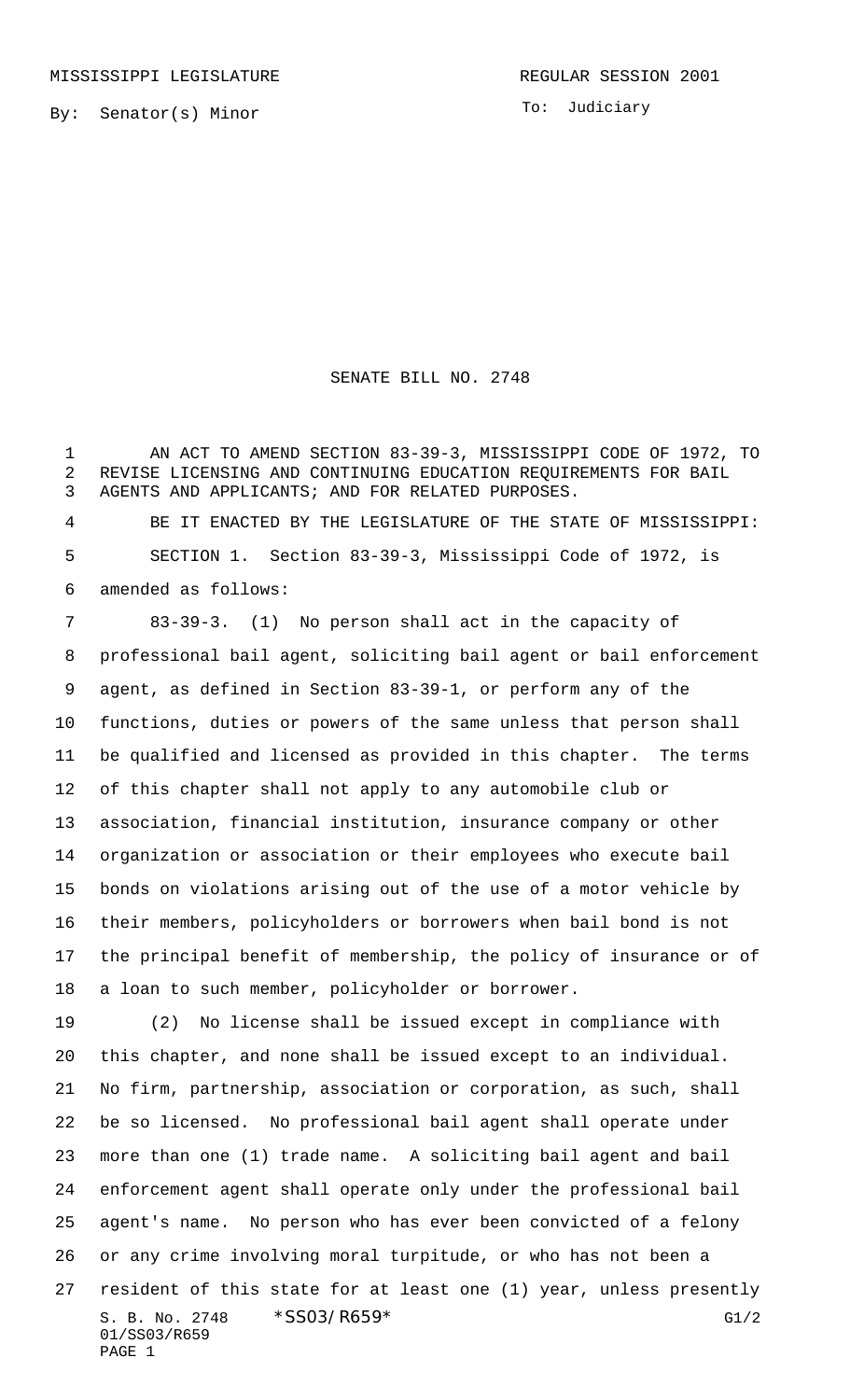licensed for bail bonds, or who is under twenty-one (21) years of age, shall be issued a license hereunder. No person engaged as a law enforcement or judicial official or attorney shall be licensed hereunder. No person licensed under this chapter shall act as a personal surety agent in the writing of bail during a period he or she is licensed as a limited surety agent, as defined herein.

 (3) The department is vested with the authority to enforce this chapter. The department may conduct investigations or request other state, county or local officials to conduct investigations and promulgate such rules and regulations as may be necessary for the enforcement of this chapter. The department may establish monetary fines and collect such fines as necessary for the enforcement of such rules and regulations. All fines collected shall be deposited in the Special Insurance Department Fund for the operation of that agency.

 (4) Each license issued hereunder shall expire annually on the last day of May, unless revoked or suspended prior thereto by the department, or upon notice served upon the commissioner by the insurer that the authority of a limited surety agent to act for or in behalf of such insurer had been terminated, or upon notice served upon the commissioner by a professional bail agent that the employment of a soliciting bail agent or bail enforcement agent had been terminated by such professional bail agent.

 (5) The department shall prepare and deliver to each licensee a certificate showing the name, address and classification of such licensee, and shall certify that the person is a licensed professional bail agent, being either a personal surety agent or a limited surety agent, a soliciting bail agent or a bail enforcement agent. In addition, the certificate, if for a soliciting bail agent or bail enforcement agent, shall show the name of the professional bail agent and any other information as the commissioner deems proper.

S. B. No. 2748 \* SS03/R659\* 01/SS03/R659 PAGE 2